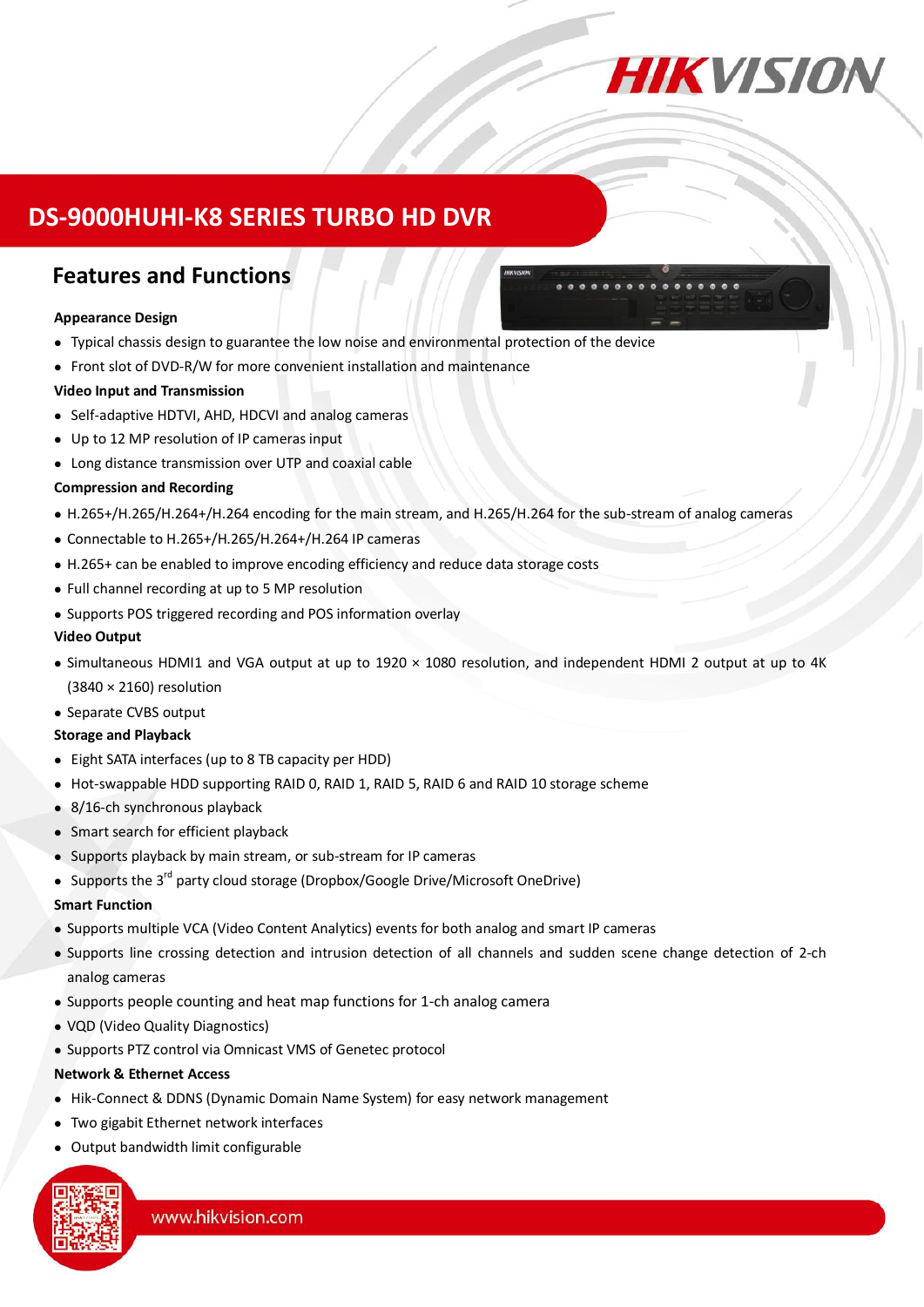

#### **Model DS-9008HUHI-K8 DS-9016HUHI-K8 Video/Audio input Video compression** H.265+/H.265/H.264+/H.264 **Analog video input**  $8$ -ch  $16$ -ch BNC interface (1.0 Vp-p, 75  $\Omega$ ), supporting coaxitron connection **HDTVI input** 5 MP, 4 MP, 3 MP, 1080p25, 1080p30, 720p25, 720p30, 720p50, 720p60 **AHD input** 720p25, 720p30, 1080p25, 1080p30 **HDCVI input** 720p25, 720p30, 1080p25, 1080p30 **CVBS input** Support **IP video input** 10-ch (up to 18-ch) 18-ch (up to 32-ch) Up to 12 MP resolution Supports H.265+/H.265/H.264+/H.264 IP cameras **Network bandwidth** 260 Mbps 320 Mbps 320 Mbps **Audio compression** G.711u **Audio input** 8-ch 16-ch 16-ch RCA (2.0 Vp-p, 1 KΩ) **Video/Audio output CVBS output** 1-ch, BNC (1.0 Vp-p, 75 Ω), resolution: PAL: 704 × 576, NTSC: 704 × 480 **HDMI1/VGA output** 1-ch, 1920 × 1080/60Hz, 1280 × 1024/60Hz, 1280 × 720/60Hz, 1024 × 768/60Hz **HDMI2 output** 1-ch, 4K (3840 × 2160)/30Hz, 2K (2560 × 1440)/60Hz, 1920 × 1080/60Hz, 1280 × 1024/60Hz, 1280 × 720/60Hz, 1024 × 768/60Hz **Video loop** Support **Encoding resolution** 5 MP/4 MP/3 MP/1080p/720p/WD1/4CIF/VGA/CIF **Frame rate** Main stream: 5 MP@12fps; 4 MP@ 15fps; 3 MP@18fps; 1080p/720p/WD1/4CIF/VGA/CIF@25fps (P)/30fps (N) Sub-stream: WD1/4CIF/CIF@25fps (P)/30fps (N) **Video bit rate** 32 Kbps to 10 Mbps **Audio output** 2-ch, RCA (Linear, 1 KΩ)<br>**Audio bit rate** 64 Kbps **Audio bit rate Dual stream** Support **Stream type** Video, Video & Audio **Synchronous playback** 8-ch 16-ch **Network management Remote connections** 128 **Network protocols** TCP/IP, PPPoE, DHCP, Hik-Connect, DNS, DDNS, NTP, SADP, NFS, iSCSI, UPnP™, HTTPS, ONVIF, SNMP **Hard disk SATA** 8 SATA interfaces<br> **eSATA** Support **eSATA** Support<br> **Capacity** Up to 8 **Capacity** Up to 8 TB capacity for each disk. **Disk array <b>Array type** RAID 0, RAID 1, RAID 5, RAID 6, RAID 10 **External interface Two-way audio input** 1-ch, RCA (2.0 Vp-p, 1 KΩ) (independent) **Network interface** 2, RJ45 10M/100M/1000M self-adaptive Ethernet interface **USB interface** Front panel: 2 <sup>×</sup> USB 2.0 Rear panel: 1 × USB 3.0 **Serial**  RS-232, RS-485 (full-duplex), Keyboard<br>16/8 **Alarm in/out**<br>**Power supply General Power supply** 100 to 240 VAC **Consumption (without HDD)** ≤ 45 W  $\leq$  65 W **Working temperature** -10 ºC to +55 ºC (+14 ºF to +131 ºF) **Working Specifications**

**(W × D × H)** <sup>445</sup> × 470 × 90 mm (17.5 × 18.5 × 3.5 inch)

**humidity** 10% to 90%

≤ 8 kg (17.6 lb)

**Dimensions**

**Weight (without HDD)**